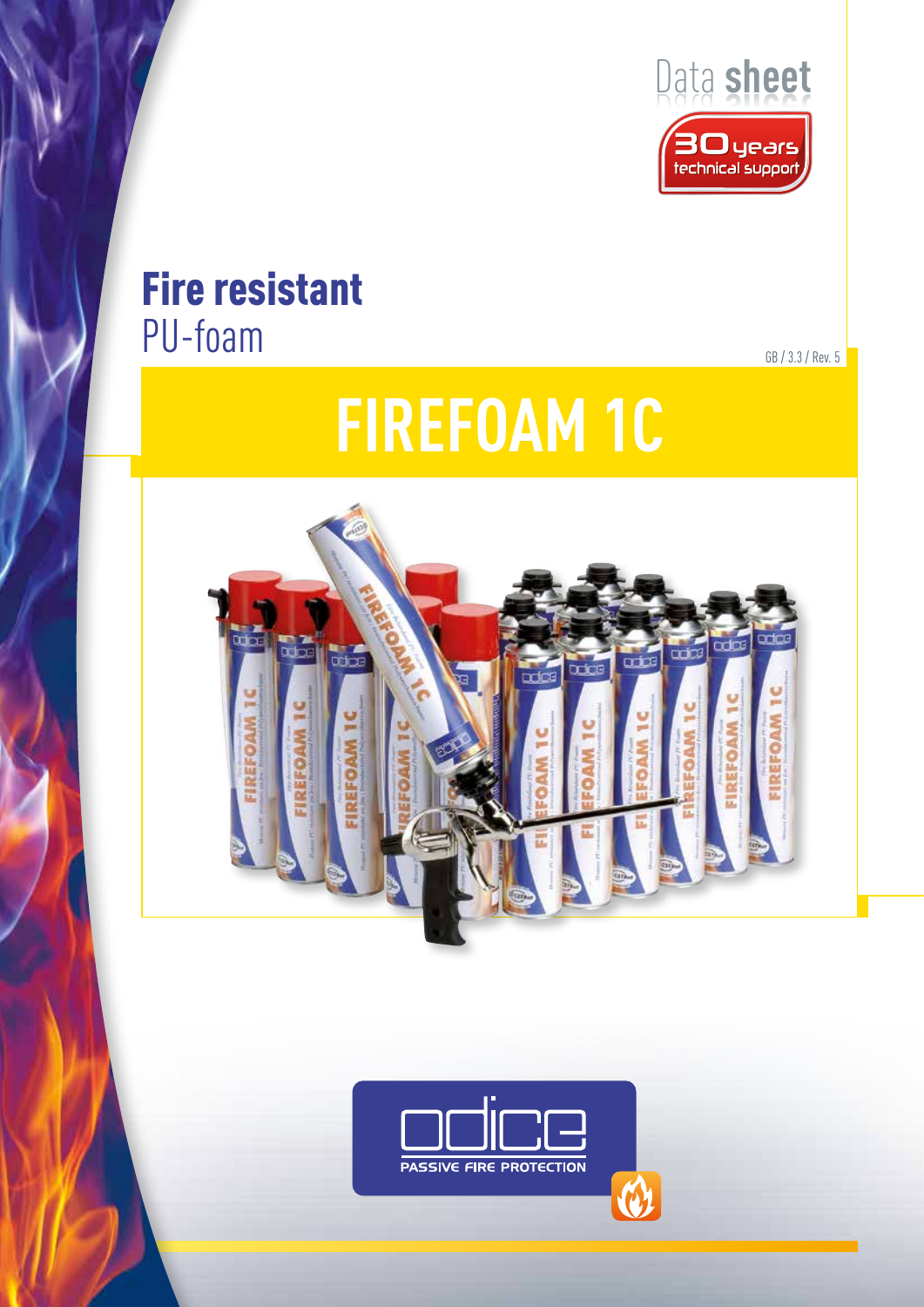# **Product description**

**FIREFOAM 1C** is a one part polyurethane foam, CFCfree, with a fire rating up to 360 minutes (according to test conditions).

It has excellent adhesion to most porous and no porous surfaces. It provides a seal against gas, flames and water.

**FIREFOAM 1C** is available in 2 versions:

- Sprayable version (1CP).
- Non-sprayable version (1CS).

### **Features**

 $\mathbb{R}^n$ 

- Fire resistant up to 360 minutes (see table opposite) without joint backer.
- Does not contain CFC's and H-CFC's.
- High thermal and acoustical insulation.
- Very good filling characteristics.
- Very good dimensional stability (no shrink or postexpansion).
- Excellent adhesion on all substrates (except PE and PP).
- Can be painted after full cure.

# **Technical data**

| <b>Specific properties of FIREFOAM 1C:</b>                         |                                                            |  |  |
|--------------------------------------------------------------------|------------------------------------------------------------|--|--|
| Base                                                               | polyurethane                                               |  |  |
| Consistency                                                        | stable foam                                                |  |  |
| Curing system                                                      | moisture cure                                              |  |  |
| Cure speed                                                         | 2,5 hours for a 30mm bead (at 20°C/65% RH)                 |  |  |
| Skin formation                                                     | ca. 10 min. at 10°C/65% RH                                 |  |  |
| <b>Drying</b>                                                      | tackfree after 20-25 minutes                               |  |  |
| Density                                                            | ca. $32 \text{ kg/m}^3$                                    |  |  |
| <b>Shrink</b>                                                      | none                                                       |  |  |
| Cellular structure                                                 | >70% closed cells                                          |  |  |
| Temperature resistance                                             | $-40^{\circ}$ C to + 90 $^{\circ}$ C (after full cure)     |  |  |
| Expansion                                                          | 1 liter of foam gives 25 to 30 liters under free expansion |  |  |
| Thermal conductivity                                               | 0.035 W/m.K                                                |  |  |
| Compression strength                                               | $7.6$ N/cm <sup>2</sup>                                    |  |  |
| Vapour permeability                                                | $70$ g/m <sup>2</sup> / 24 hours                           |  |  |
| Cartificate LTA (European Technical Approval) 19/0/45 is quailable |                                                            |  |  |

Certificate ETA (European Technical Approval) - 13/0465 is available.



Example of application : fire resistant installation of window and door frames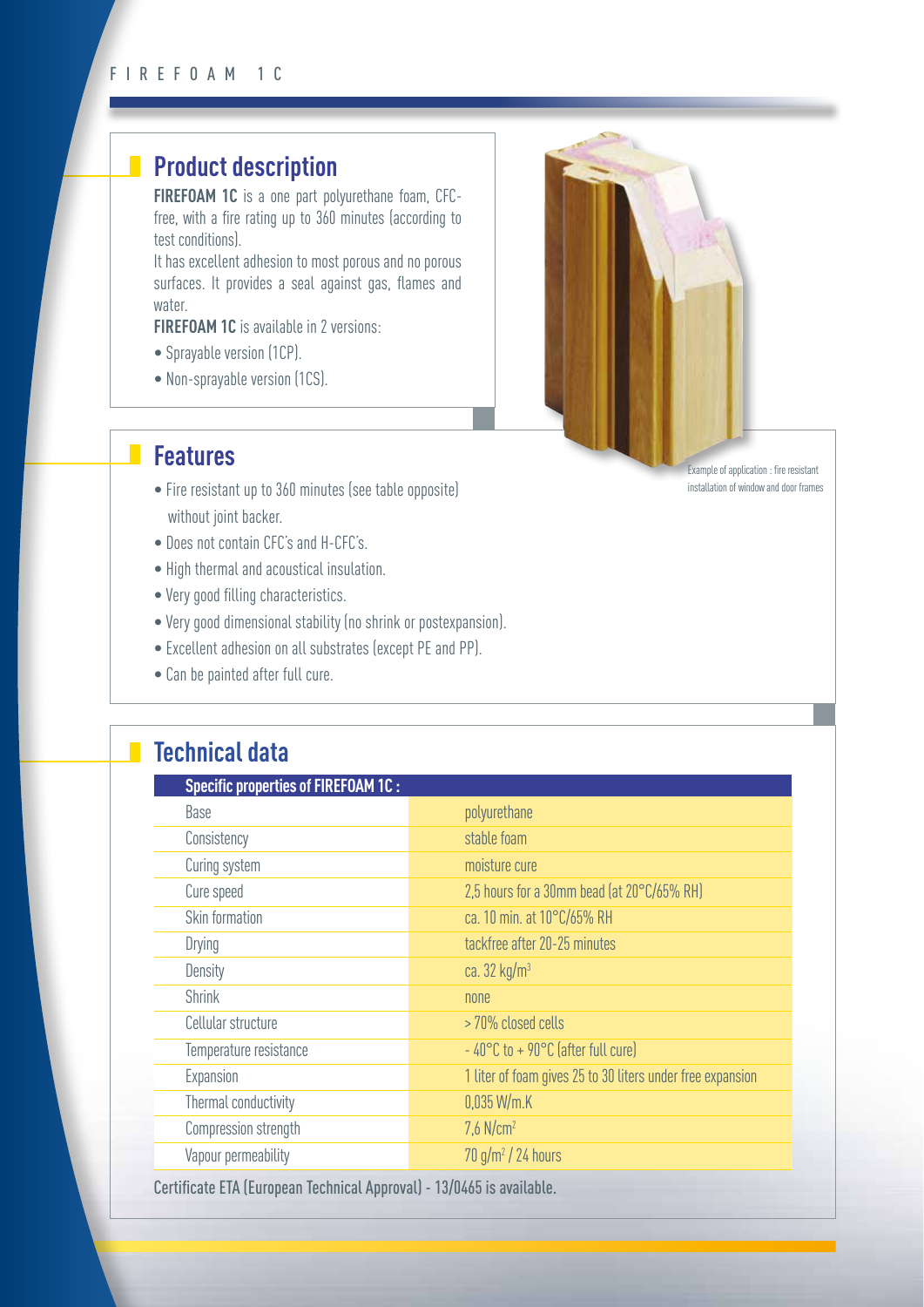#### **Fire rating**

**FIREFOAM 1C** has been tested by the following certification agencies:

**Warrington Fire Gent (Belgium)** Test report 9810C, according to new EN 1366-4 following NBN 713.020.

**CSTB (France)** Test report RS00-153 in accordance with the "Arrêté du 3/08/1999".

#### **a) Warrington Fire Research Centre**

| <b>Wall thickness</b><br>(test with cellular concrete blocks) | <b>Joint dimension</b>        | <b>Joint backer</b> | <b>Fire resistance</b>   |
|---------------------------------------------------------------|-------------------------------|---------------------|--------------------------|
| 200 mm                                                        | Width: 11 mm<br>Depth: 200 mm | None                | $229$ min<br>[E1 180]    |
| 200 mm                                                        | Width: 41 mm<br>Depth: 200 mm | None                | $110$ min<br>[E190]      |
| 200 mm                                                        | Width: 10 mm<br>Depth: 100 mm | None                | <b>103 min</b><br>[E190] |
| 200 mm                                                        | Width: 30 mm<br>Depth: 100 mm | None                | $50$ min<br>[E1 45]      |

#### **b) Scientific and Technical Building Centre (CSTB)**

| <b>Wall thickness</b><br>(test with poured concrete) | <b>Joint dimension</b>        | <b>Joint backer</b> | <b>Fire resistance</b> |
|------------------------------------------------------|-------------------------------|---------------------|------------------------|
| 200 mm                                               | Width: 11 mm<br>Depth: 200 mm | None                | 360 min                |
| 200 mm                                               | Width: 20 mm<br>Depth: 200 mm | None                | <b>360 min</b>         |
| 200 mm                                               | Width: 30 mm<br>Depth: 100 mm | None                | $>240$ min             |
| 200 mm                                               | Width: 40 mm<br>Depth: 100 mm | None                | $>180$ min             |



Pink

# **Applications**

- Fire resistant installation and sealing of wooden window and door frames.
- Fire resistant sealing of connections between ceilings, partition walls and floors.
- Cavity filling.
- All applications where fire resistant characteristics are required, such as:
- Filling of all openings in roof frames.
- Bonding of insulation materials.
- Improving thermal insulation in cold store areas.